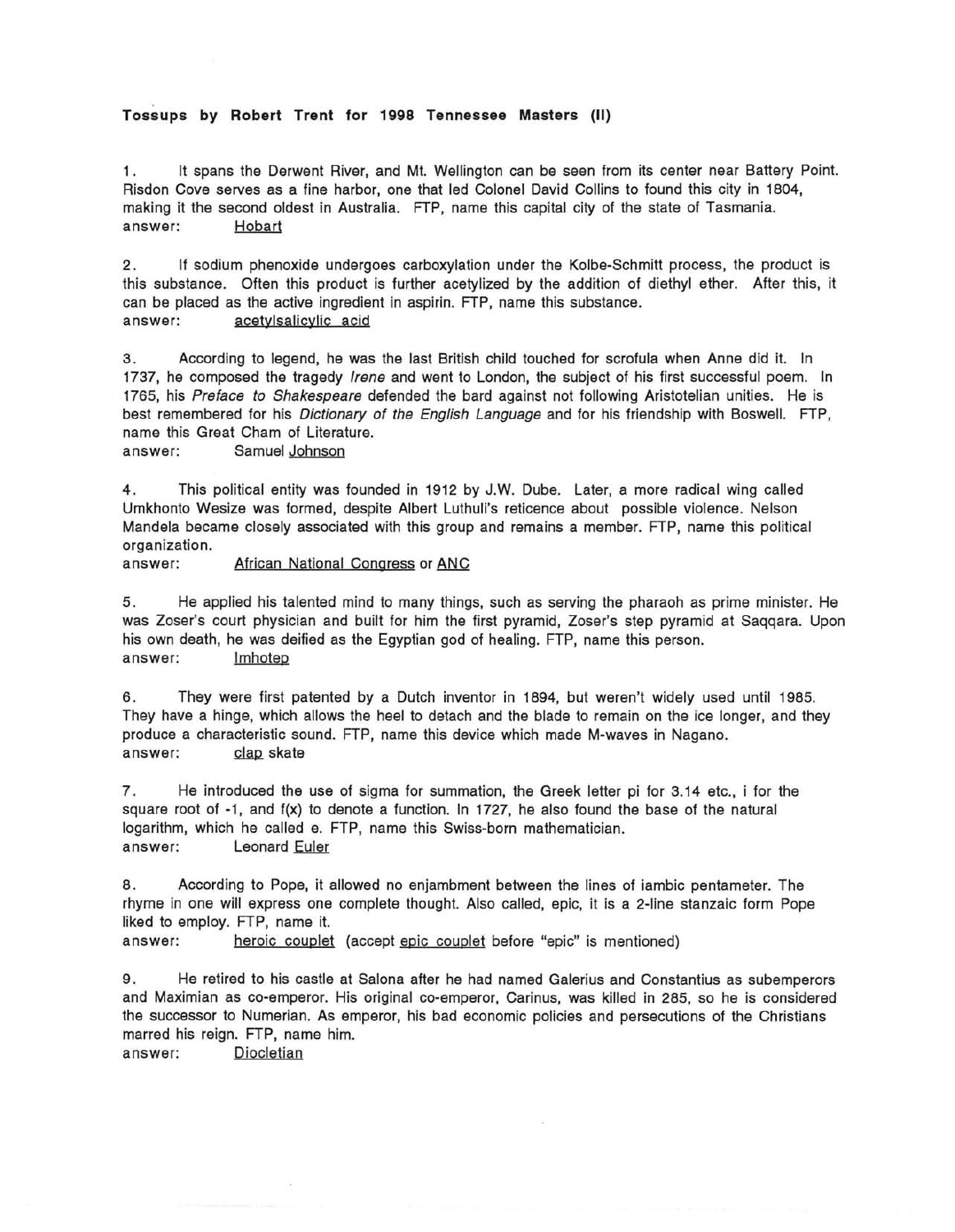10. He opposed Cartesian dualism for one of a "life force" and the resistance of matter to that force. He also championed perception over ontological reality when it comes to time, which for him was expressed as a duration in terms of life experience, explained in Time and Free Will and Creative Evolution. FTP, name this French philosopher.

answer: Henri Bergson

11 Euclid uses a slate to show a theorem on the right. Pythagoras does the same at lower left. In the center, Aristotle holds Ethics and points at the earth, while Plato, holding Timaeus points to the heavens as the source of ideas. FTP, name this painting by Raphael. answer: The School of Athens

12. Deficiencies in this hormone can cause muscle problems; high levels can lead to bone degeneration because it decreases phosphate concentrations and increases calcium absorption in the intestines and kidneys. FTP, name this product of the parathyroids. answer: parathormone

13. This woman's fiance broke their engagement when she demanded that he jump over a horse whip. She flirts with the footman Jean at a servant's party, but her contempt for men and for the lower classes spurs her suicide. FTP, name this title character of a Strindberg play. answer: Miss Julie (or Froken Julie)

14. In 1871, he published Pike County Ballads. Having served as an assistant secretary to Lincoln, he later negotiated treaties with Colombia and Panama for a U.S. canal site. He also expanded trade in China with his Open Door policy. FTP, name this Secretary of State under Teddy Roosevelt. answer: John Hay

1 5. The name means "sectarians," and they believe that the 12th imam will be the Mahdi. They add Ali is the friend of Muhammad to their profession of faith. FTP, name this Islamic sect dominant in Iran and Iraq.

answer: Shi'a or Shi'ite

1 6. President-elect Raul Cubas has pledged to end the raids by extremists from Ciudad del Este into Brazil and Argentina. Instead, he hopes to end sectarian violence that has plagued the nation since Stroessner's exile. FTP, name this nation with its capital at Asuncion. answer: Paraguay

17. In October 1997, Don Figer used Hubble photographs to discover it near the core of the Milky Way. It has over 100 solar masses and received its name from the shape of the embracing gas cloud and for its powerful shine. FTP, name this superstar. answer: Pistol Star

1 8. He takes his young bride Marceline to north Africa, where he has an identity crisis. Upon his return to France, his friend Menalque convinces his to rise above conventional good and evil and to embrace his homosexual nature. FTP, who is this subject of a 1902 tale by Andre Gide? answer: The Immoralist (L'lmmoraliste) (accept Michel)

19. Its four biggest decisions were a representative government in Poland, a founding conference for the UN, the USSR would enter the war against Japan, and a four-power occupation of Germany. This 1945 meeting saw the Big Three of Roosevelt, Churchill, and Stalin in the Crimea. FTP, name this World War II conference.

answer: Yalta Conference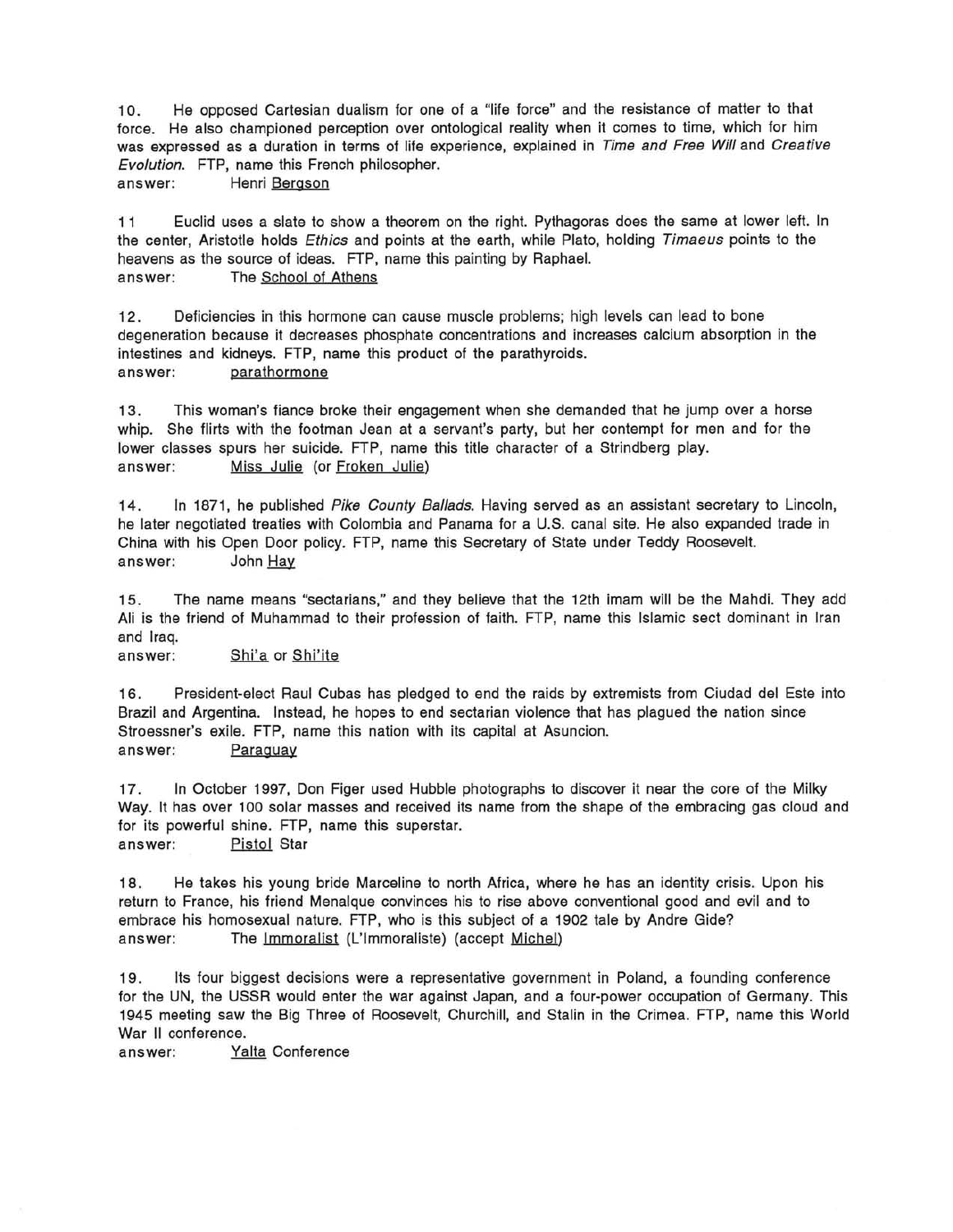20. The first in 1932 received its name from Marcel Duchamp. It was several colored metal pieces attached by wires designed by Alexander Calder. FTP, name this creation now above many cradles.<br>answer: mobile answer:

21 . They can be explained by a modified form of Ampere's law, by Faraday's law, by Gauss' law, and by Gauss' law for magnetic fields. They were stated in 1864 and explain electromagnetism. FTP, name these equations.

answer: Maxwell's equations

22. In 1623, he was granted Avalon Peninsula, Newfoundland, but his colony there foundered. In 1632, James I granted him a territory designed to be a haven for Catholics in America. FTP, name this proprietor of Maryland.

answer: George Calvert or Lord Baltimore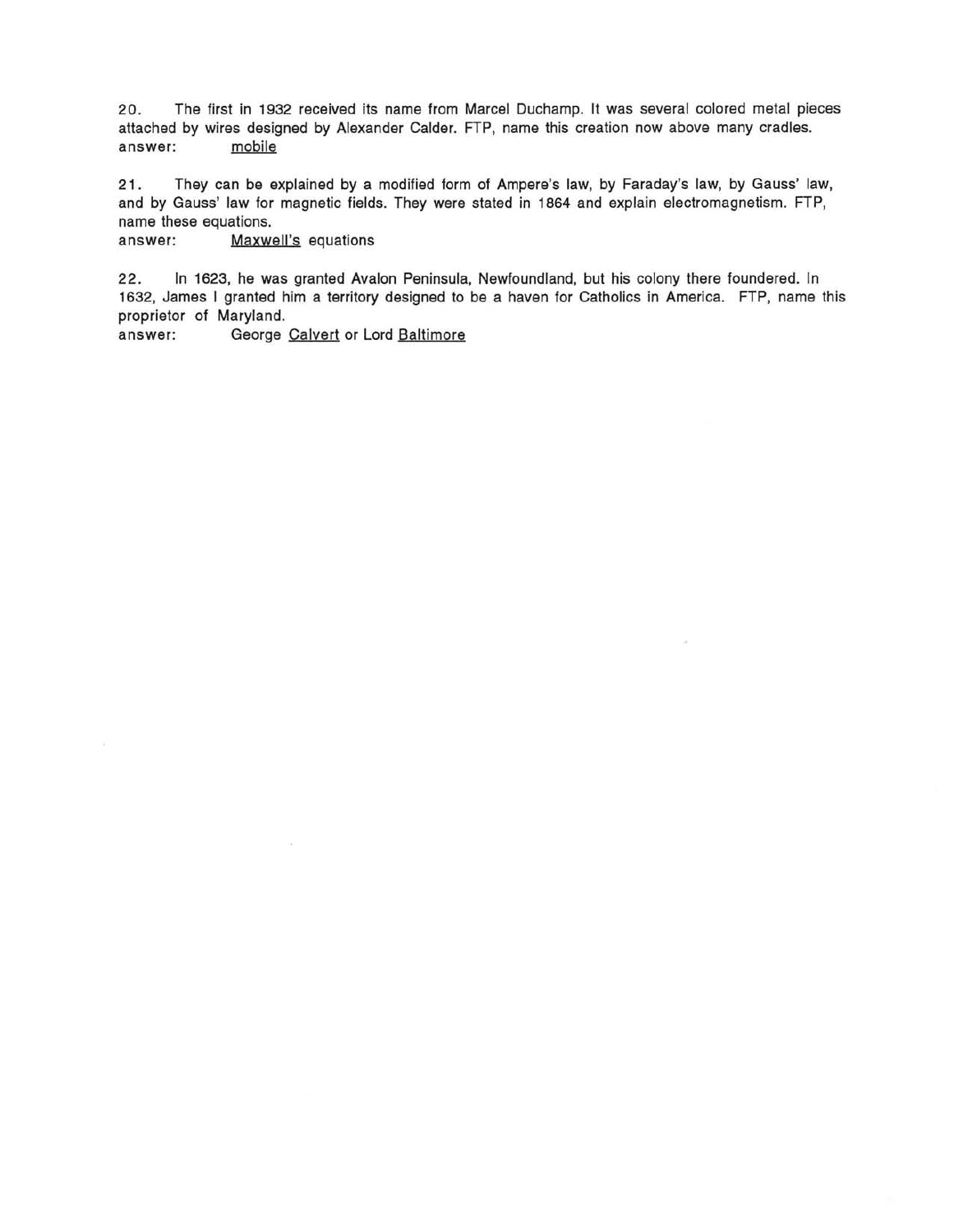## **Bonuses by Robert Trent for 1998 Tennessee Masters (II)**

1. Identify these Athenian statesmen, for 10 points each.

A. He won a victory at Sphacteria (425 BC) and became a vulgar demagogue according to

Thucydides and Aristophanes. answer: ~

B. Flourishing c. 621 BC, he codified Athenian law, prescribing harsh punishments for violators. answer: Draco

C. Made tyrant in 560 BC, he oversaw editions of Homer and established drama contests. answer: Pisjstratus

2. Identify these characters from the Arabian Nights, for 10 points each.

A. This young Baghdad merchant is the hero of "The Sleeper Awakened." While asleep, he is taken to the palace of Harun-al-Rasheed and treated as the caliph as a joke, but the real caliph accepts him as a favorite.

answer: Abu Hassan

B. He is the son of a poor Chinese tailor who retrieves an object from a cave for an African magician; he does not give it to the magician and eventually marries Badrulbudur, the sultan's daughter. answer: Aladdin

C. This sultan is the husband Scheherezade is trying to sway with her tales. answer: Schahrjah

3. Yes, all those Italian Renaissance and Mannerist painters did Madonnas. Name the creators of the following.

| А. | For 5: Madonna of the Rocks            | answer: Leonardo da Vinci |
|----|----------------------------------------|---------------------------|
| В. | For 10: Madonna of the Harpies         | answer: Andrea del Sarto  |
| C. | For 5: Madonna of the Long Neck        | answer: Parmigianino      |
| D. | For 10: Madonna of the House of Pesaro | answer: Titian            |

4. Name these people important in the development of set theory, for 10 points each.

A. This Russian-born mathematician is considered the founder of set theory because of his papers published in Crelle's journals.

answer: Georg Cantor

B. This Briton discovered the paradox which bears his name in May 1901, while working on his Principles of Mathematics (1903). The paradox arose in connection with the set of all sets which are not members of themselves. Such a set, if it exists, will be a member of itself if and only if it is not a member of itself.

answer: Bertrand Russell

C. In 1908, he attempted to axiomize set theory with seven axioms: axiom of extensionality, axiom of elementary sets, axiom of separation, power set axiom, union axiom, axiom of infinity and axiom of choice, which came to be named for him.

answer: Ernst Zermelo

- 5. Given a biblical event, name the Biblical book in which you'd find it, for 10 points each.
- A. Elijah chides Ahab and Jezebel answer: I Kings B. Thomas doubts that Christ is resurrected answer: The Gospel of John C. Stephen becomes the first Christian martyr answer: Acts of the Apostles
- 6. Name these shogunates from Japanese history, for 10 points each.

A. Founded by leyasu, this shogunate was finally ousted by the Meiji Restoration.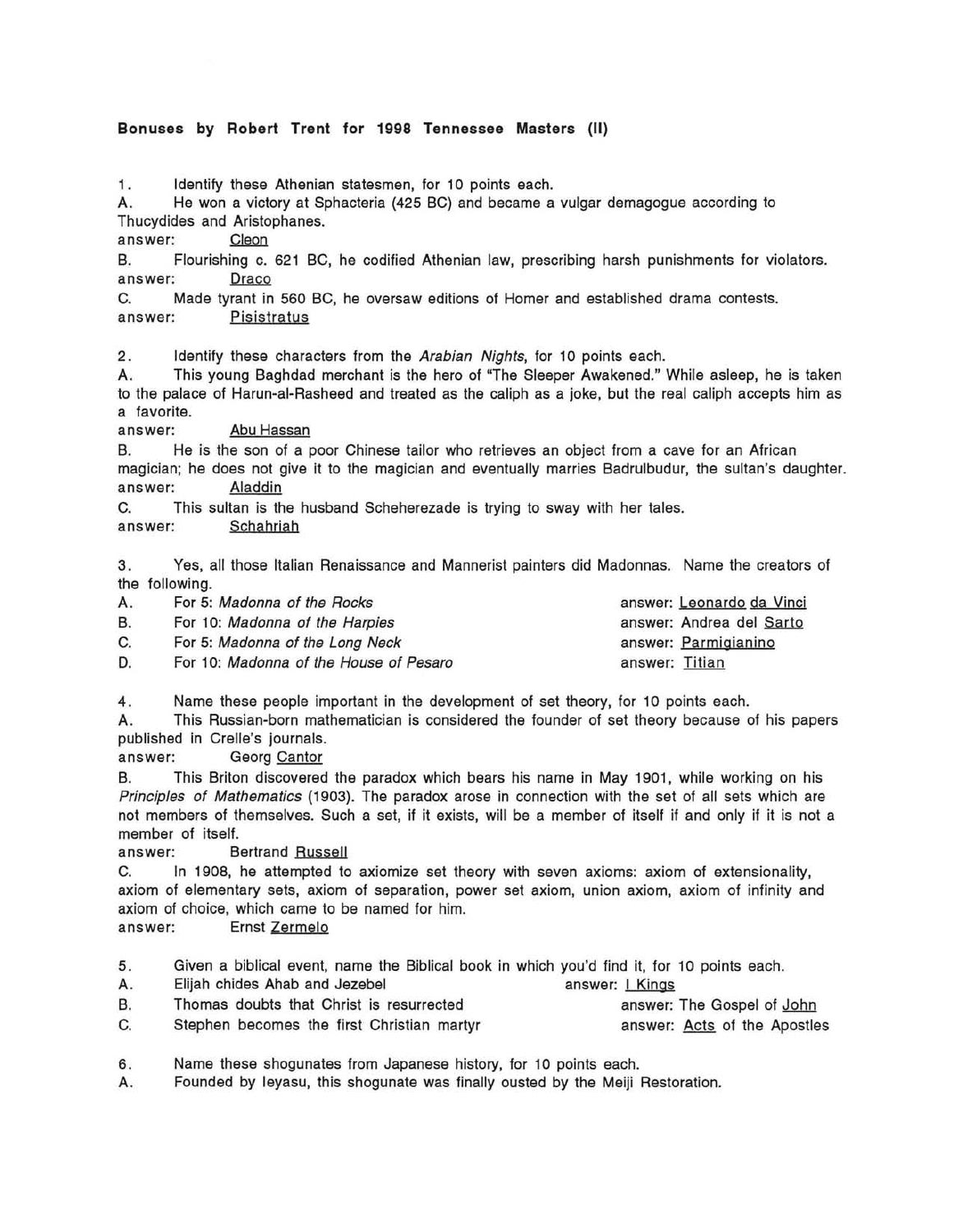answer: Tokugawa

B. In 1333, the Kamakura-based powers were overthrown by Takauji, whose shogunate lasted until 1573 and who moved the centers of power to Kyoto.

answer: Ashikaga

C. In 1192, this Minamoto clan leader was the first to assume the title shogun given by the emperor.

answer: Yoritomo

7 . Given synopses, name the Ernest Hemingway stories, for 10 points each.

A. A couple at a Paris cafe reflects on their past relationship and the woman's resultant abortion. answer: Hills Like White Elephants

B. An American couple goes on safari with the Englishman Wilson. The American man is a coward, but tries to redeem himself when a wild buffalo charges; however, his wife shoots him instead. answer: The Short. Happy Life of Francis Macomber

C. The writer Harry dies of gangrene after seeing a fabled frozen leopard while on safari with his former lover.

answer: The Snows of Kilimanjaro

8. Given three famous opera characters, name the range in which they are supposed to be singing, for 10 points each.

A. Hoffman in Tales of Hoffman, Radames in Aida, and Peter Grimes

answer: tenor

B. Rigoletto, Eugene Onegin, Wozzeck

answer: baritone

C. William Tell, Bluebeard in Bluebeard's Castle, Mephistopheles both in Faust and The Damnation of Faust

answer: bass

9. Given two cities, name the kind of biome they are in, for 10 points each.

| А. | Nuuk, Anchorage        | "我们的时候,你们也不能不能不能不能不能不能不能不能不能不能不能不能不能。""我们我们的事情,我们就是我们的事情,我们也不能不能不能不能不能不能不能不能不能不能<br>answer: tundra |  |
|----|------------------------|----------------------------------------------------------------------------------------------------|--|
| В. | Vancouver, Vladivostok | answer: taiga                                                                                      |  |
| C. | Alice Springs, Bamak   | answer: desert                                                                                     |  |

10. Identify these figures from the Judgment of Paris. For 10 points each.

A. Identify either the bride or groom at whose wedding the whole trouble started.<br>answer: Peleus or Thetis

B. What goddess threw the Apple of Discord marked "For the Fairest"?

answer: Eris or Ate

C. For 5 points each-name any two of the three goddesses who vied for the apple and Paris' judgment.

answer: Hera, Athena, Aphrodite

11 . Name these entities involved in the Napoleonic Wars, for 10 points each.

A. This 1802 Treaty supposedly ended war with Britain, but Britain broke the treaty and war resumed.

answer: Treaty of Amiens

B. This single year saw two of Napoleon's greatest victories--at Ulm and Austerlitz. answer: 1805

C. This June 1815 battle preceded Waterloo and followed the campaign at Quatre Bras. it was Napoleon's last gasp at victory.<br>answer: <u>Ligny</u>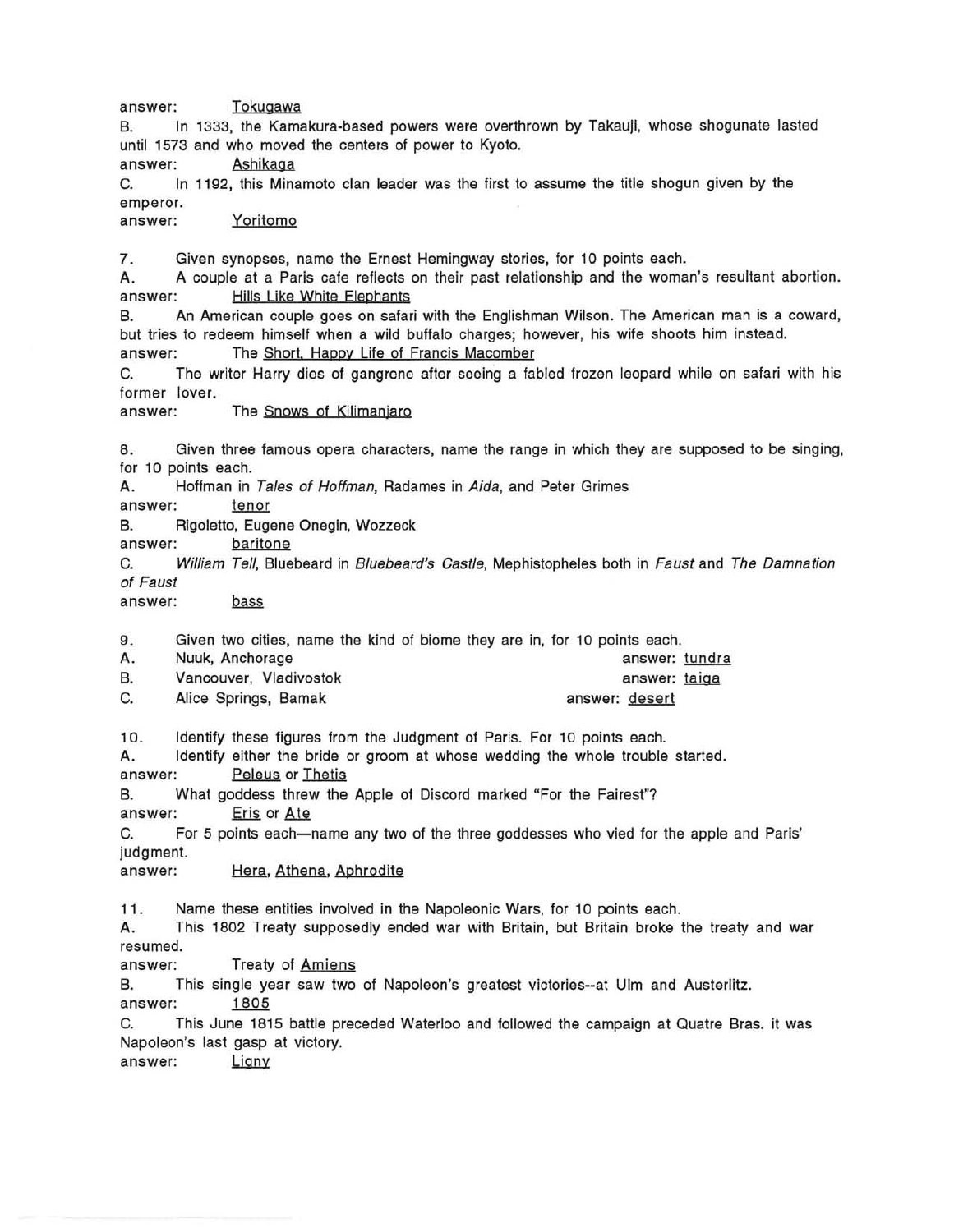12. Those darned English Romantics! Given an ode, name the author, for 5 points each. A. "Dejection: an Ode" answer: Samuel Taylor Coleridge B. "Ode on a Distant Prospect of Eton College" answer: Thomas Gray C. "Ode to the West Wind" answer: Percy Bysshe Shelley D. "Ode on the Poetical Character" answer: William Collins E F. "Ode to Autumn" "Ode: Intimations of Immortality" answer: John Keats answer: William Wordsworth 13. Given a Mexican city along the U.S. border, name the U.S. city and state across the border from it. A. B. C. D. For 5, Ciudad Juarez For 10, Mexicali For 5, Matamoros For 10, Nogales answer: EI paso. TX answer: Calexico. CA answer: Brownsville. TX answer: Nogales, AZ 14. Given the theoretical quark composition of a particle, name that particle, for 10 points each. A. A charm-anticharm combination answer: J/psi meson B. A strange or anti-strange quark appears in this meson, answer: k or kaon C. Two up quarks and one down quark and the state of the same variable control of the state of the state of the same variable control of the state of the state of the state of the state of the state of the state of the sta 15. Given a role from TV, name the person who has become even more famous since then, for 5 points each and a 5-point bonus for all correct. A. A homeless youth on the last season of Growing Pains answer: Leonardo diCaprio B. Penny, the abused girl who becomes Wilona's daughter on Good Times answer: Janet Jackson C. The lame jokemeister for the governor on Benson answer: Jerry Seinfeld D. Cowboy Curtis from Pee-Wee's Playhouse answer: Laurence Fishburne E Carol's boyfriend who dies in a drunk driving accident on Growing Pains answer: Matthew Perry 16. Identify these slave revolts in the U.S., for stated number of points. A. For 10 points, in 1800, this South Carolina slave bought his freedom. In 1822, he was hanged for leading a violent insurrection against slaveholders. answer: Denmark Vesey B. For 15 points, in 1800, this 24-year old free black led an assault on Richmond. The rebellion terrified many Southerners, and he was hanged at the personal order of Governor James Monroe. answer: Gabriel Prosser C. For 5 points, this Northampton, Virginia slave, led a bloody 1831 rebellion. answer: Nat Turner 17. Name these Compsons from The Sound and the Fury, for 10 points each.

A. She has allowed herself to get pregnant. She is last seen in Paris during the German occupation. answer: Candace or Caddy

B. He tries to absolve Caddy's sexuality, but commits suicide at Harvard. answer: Quentin

3. He is christened Maury, but is renamed. He is the first narrator.<br>answer: <u>Benjamin</u> or <u>Benjy</u>